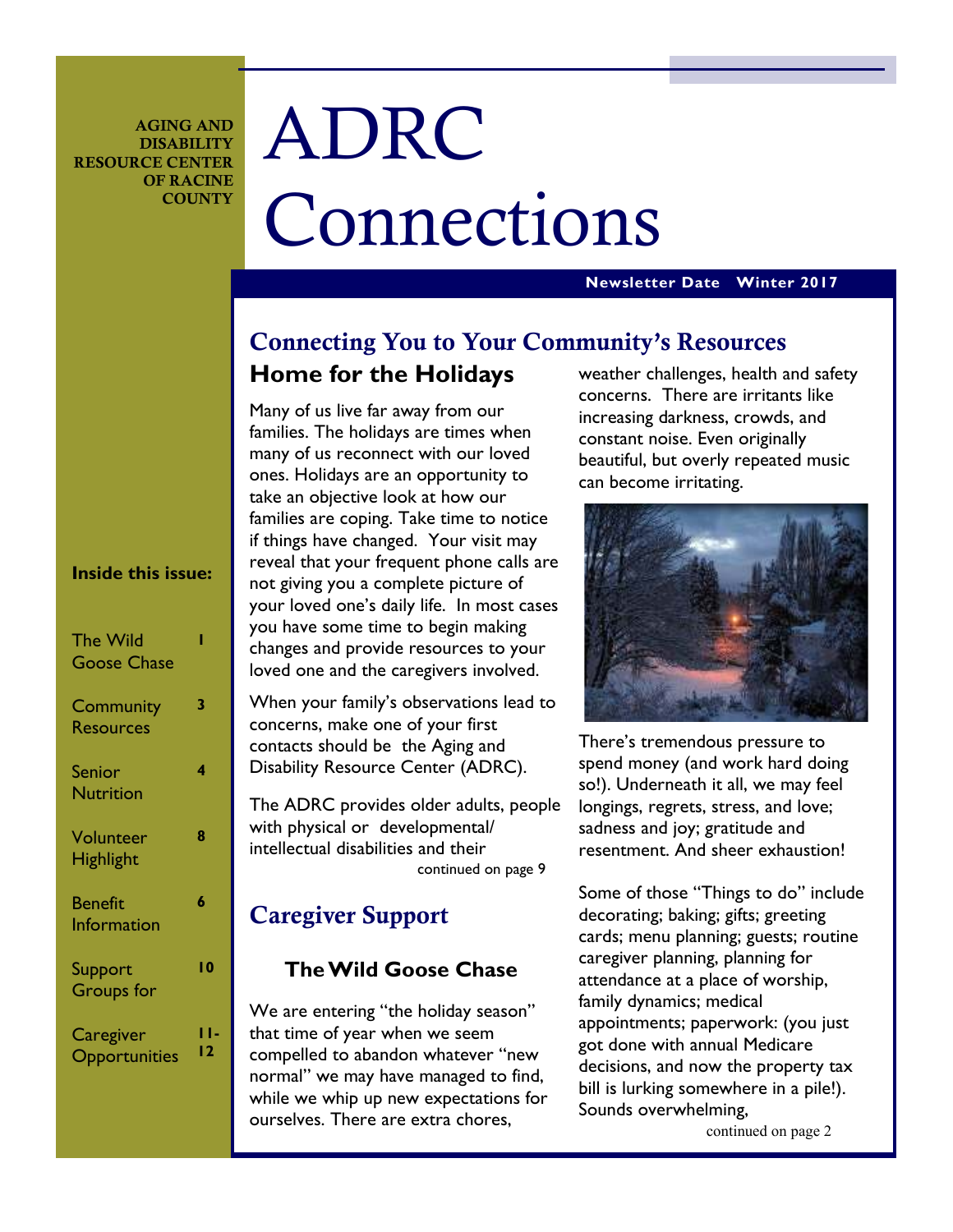### **Page 2**



**Questions or comments about this article? Contact: Marilyn Joyce Caregiver Support Specialist** 

**Aging and Disability Resource Center of Racine County** 

**262- 833-8764 marilyn.joyce@ racinecounty.com**



**Tame the Wild Goose of Expectations** 

continued from front page

and the list could go on….

### **Let's look in on a few Family Caregivers in Racine County:**

*Sandra is decorating cookies. She works as a secretary at an elementary school. Her husband Rick has retired, and they are looking forward to traveling together... "sometime." Sandra's brother Danny lives with them, since their parents died last year. Danny has Down Syndrome, and he is not able to live independently or make his own decisions. Danny is very excited about the holidays coming up. Sandra? Maybe not so much! She has a headache perhaps related to being with hundreds of excited children all day. She and Rick are going to a party this evening. Sandra needs to finish Danny's favorite cookies for a party at his workshop program tomorrow. Sandra feels so sad that her brother has special challenges in his life and has also lost his parents. She misses them too. She notices that Rick is sighing and watching the clock. Sandra is blinking, trying to not cry and to hurry. She can't let tears fall into the frosting! "I just want to do everything the way Mom and Dad did for Danny," she tells herself.* 

*Jerry is sitting on the couch staring blankly out the window. His wife, Helen, has heart and lung disease as well as diabetes. As the holiday season begins, they continue plodding through their daily routine. Cooking, laundry, and housework, maintenance of their home and car, and coping with the winter elements take all of Jerry's time and strength. As daylight diminishes, so do Jerry's spirits. Although exhausted, he doesn't sleep well. He has little appetite for food or merriment. His daughter Melissa invited her parents for a festive family meal, but Jerry declined. Melissa was very disappointed. Jerry said family get-togethers just make him miss the old days. Melissa says, "Me too, Dad." That's all they say to each other.* 

*"Things will always get worse, and I only deserve misery," Jerry thinks to himself. Melissa muses, "Mom is the sick one, but Dad is really changing. I remember when he used to play games with the grandchildren at family events. What can I do for him now?"* 

*Hannah is cruising for a parking place at her umpteenth store today. She must find just the right toys her grandchildren have requested this year. She inches past vehicles of other happily parked shoppers, hoping they aren't buying the last of what she needs. Hannah works full time. She also cares for her mother, Leah, who has dementia and mental health problems. This has been a traumatic year for Hannah. Leah became belligerent and arrangements had to be made for her to live in a care facility. Hannah is busier than ever managing Leah's care, going to meetings and medical appointments, and dealing with nagging guilt feelings. Hannah's siblings will be arriving soon from other states. Cooking, baking, decorating, cleaning, and laundry await. She wants to provide an interlude of absolute joy and goodwill for all four generations of her family. "This could be my last chance," she thinks, and the tears come.* 

Yes, it can be called a **Wild Goose Chase!** It's as though thousands of humans dash desperately after a pair of geese named Permanence and Perfection. These elusive fowl will never be caught, you know, despite what you see and hear all about you for weeks. Neither one dwells on this planet. Nothing here is perfect, and everything changes. And you, dear caregiver, don't have to change that. There is no cure for the nature of things.

Pauline Boss, who writes about Ambiguous Loss (that constant ache in the heart shared by Family Caregivers) ...Continued on Page 10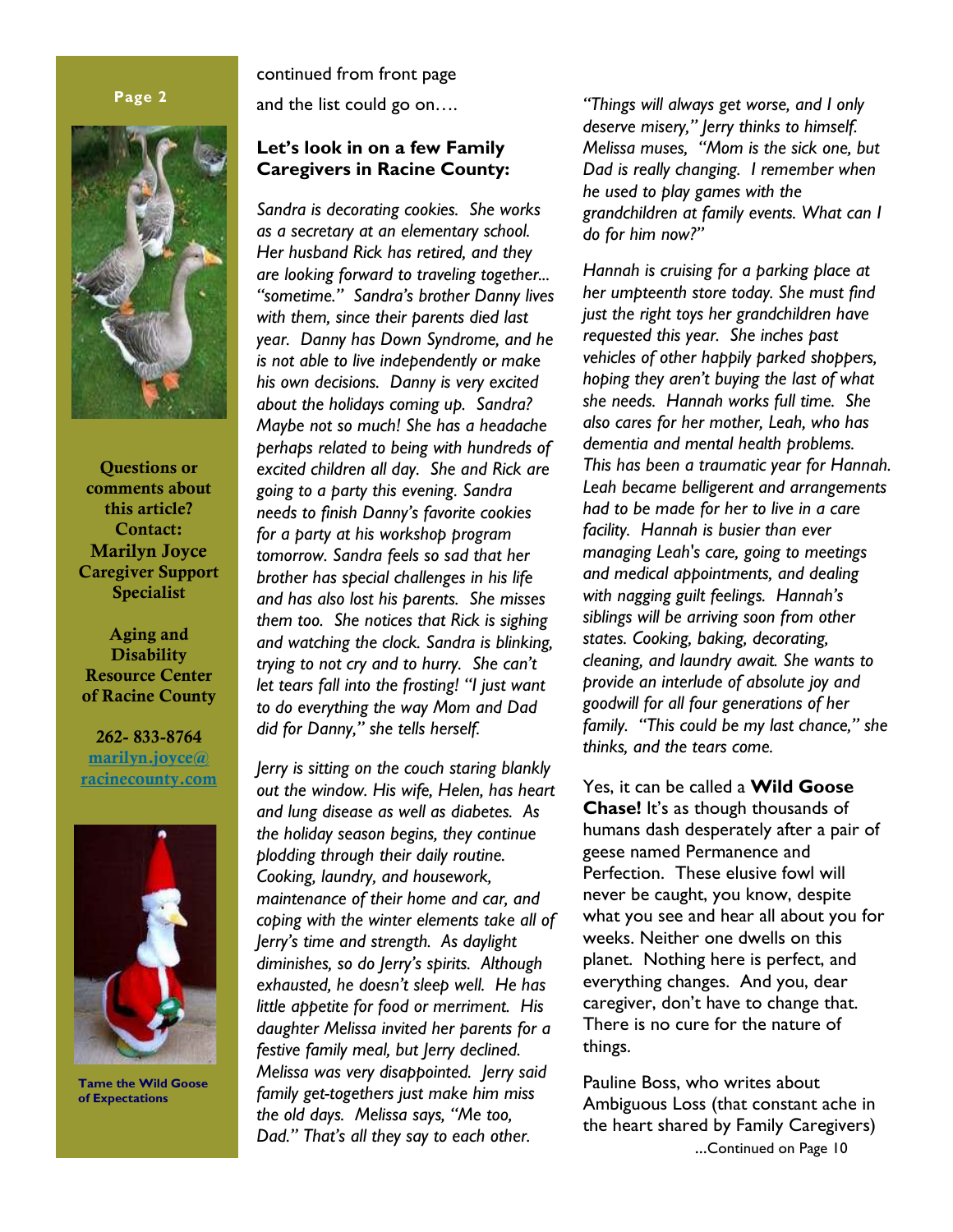# **Transition to Adulthood in Racine County**

Everyone does some planning for their future. It's all about making choices that fit your abilities, needs and wishes or dreams. It is usually about what subjects to take in school, what job or career you want to work toward, who you want to hang out with and more. As we get older the decisions get more complex until we are deciding how we would like the end of our lives to turn out.

Most of the time we are left to figure these things out on our own through planning, looking at the lives of others, or setting our own course. There are a variety of tools available to help people figure out their next steps, but

what about over your lifespan?

Two concepts to consider when planning are Self-Advocacy, and Self-Determination. The ARC's Center for Future Planning describes these concepts and encourages their use in a person-centered approach to life planning. The goal of any planning is always to protect the individual's rights and ensure choices.

**Self-Advocacy** is a set of skills that can lead to living a self-determined life. Like any skillset, self-advocacy takes practice. Some components are:

Future planning continued on page 7...

# **Community Resources**

*This column highlights some of the many resources in our community. For more, see the Community Resource Directory available from the Aging and Disability Resource Center (262-833-8777) or* www.adrc.racinecounty.com

Caroline Ludka with the Wisconsin **Office of the Deaf and Hard of Hearing** has office hours at the ADRC the 2nd Friday of every month from 9:30- 11:30 a.m. You can meet with Caroline to discuss a variety of topics tailored to the unique needs of deaf, deaf-blind, or hard of hearing residents. She will meet with those who walk in, or you can contact her at: 262-565-6349 to make an appointment. See information about the office at: https:// www.dhs.wisconsin.gov/odhh/index.htm

New to a vision loss? Rehabilitation services are provided by the **Office for the Blind and Visually Impaired**  (OBVI) to help individuals who are blind or visually impaired to achieve their own goals of independent living. OBVI staff visit individuals in their homes, conduct group trainings, and teach techniques

and technologies for use in daily living (home management, personal care, orientation & mobility, and communications). These specialized skills allow individuals to adapt and adjust to vision loss, enabling them to live as independently as possible. They also provide general resource information. See https:// www.dhs.wisconsin.gov/blind/

index.htm or call 888-879-0017.

Call the ADRC for other resource information and ideas. 262-833-8777.



Please be sure to Follow the *Aging and Disability Resource Center of Racine County* on Facebook!



Just press the "like" button. We share information, resources, current events, and other items of interest.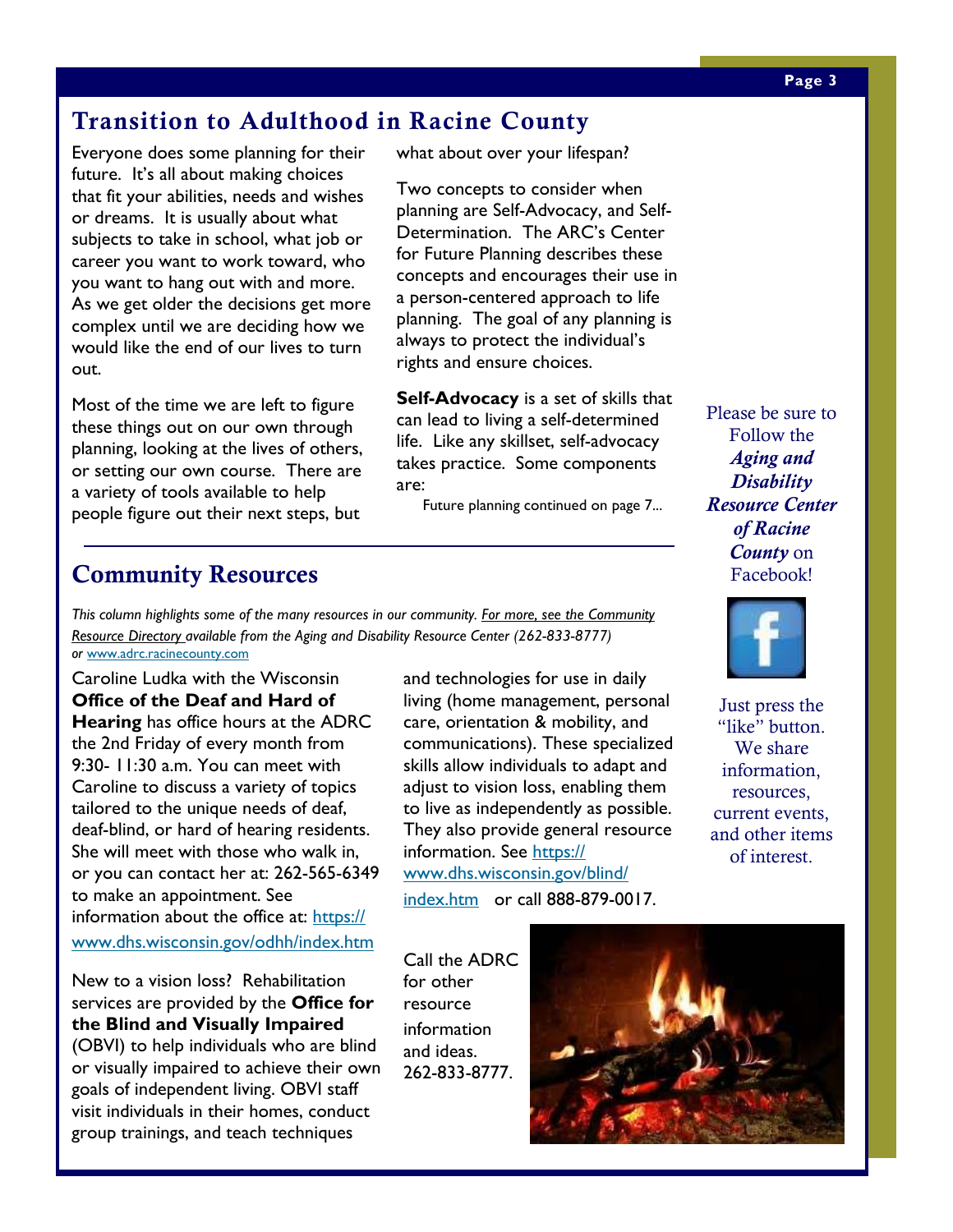

### **Racine County Senior Nutrition Program**

*Call 833-8766 to make a reservation at one of our Dining Sites. Please call before 9:00 a.m. one business day in advance.* 

**Dining Sites:** 

**Burlington Senior Center**  201 N Main St, Burlington, Weekdays at Noon

**Lake Oaks Apartments**  1916 S Wisconsin Ave, Racine, Weekdays at Noon

**Lincoln Villas North Apartments**  3919 Ruby Ave, Racine, Weekdays at 11:30 am

**Mount Pleasant Place** (former Lincoln Villas) 5820 Lincoln Village Dr Racine, Weekdays at Noon

**Living Faith Lutheran Church** 2915 Wright Ave Racine, Weekdays at Noon

**Salvation Army 1901** Washington Ave Racine, Weekdays at Noon

**Union Grove Hometown Village**  1415 13th Ave, Union Grove, Weekdays at 11:30 am

**Menus**:

You can find the menus for coming months in your local newspaper, or online at: www.adrc. racinecounty. com



# **Holiday Leftovers**

With all the holiday food around, try to keep food safety in mind.

- Throw away all perishable foods, such as meat, poultry, eggs and casseroles, left at room temperature longer than two hours; one hour in air temperatures above 90 degrees. This also includes leftovers taken home from a restaurant. Some exceptions to this rule are foods such as cookies, crackers, bread and whole fruits.
- Whole roasts, hams and turkeys should be sliced or cut into smaller pieces or portions before storing them in the refrigerator or freezer.
- Refrigerate or freeze leftovers in shallow containers. Wrap or

cover the food. Leftovers stored in the refrigerator should be consumed within 3-4 days, and leftovers should be heated to 165 degrees prior to consumption.

- Foods stored longer may become unsafe to eat and cause foodborne illness. Do not use a taste test on leftovers that appear to be safe as bacteria that cause illness often does not affect the taste, smell, or appearance of food.
- Frozen storage times are much longer, but some items such as salads made with mayonnaise do not freeze well. Foods kept frozen longer that recommended storage times are safe to eat, but may be drier and not taste as good.

**WHEN IN DOUBT, THROW IT OUT!**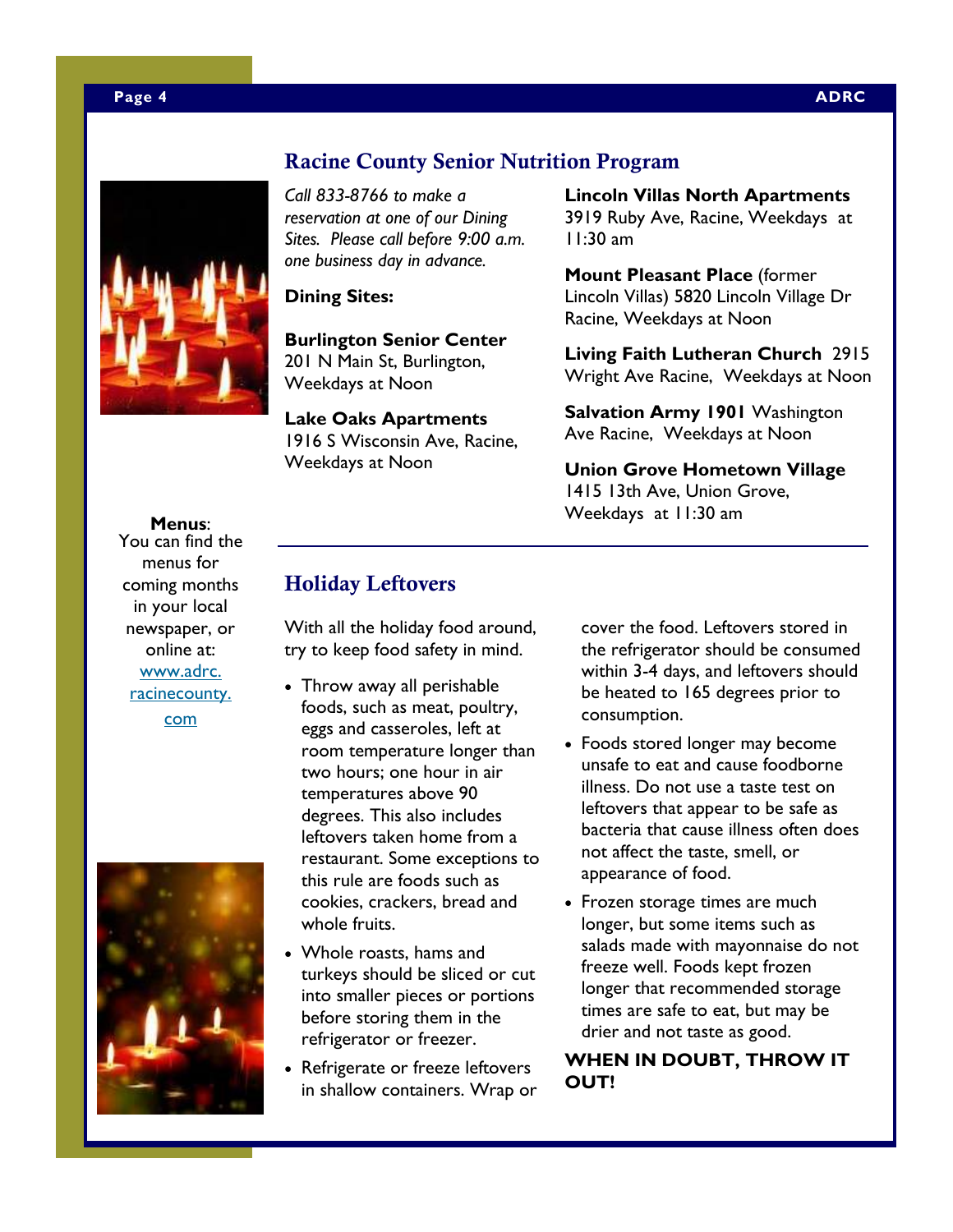# **Eat Well Age Well/Healthful Snacking**

### **Nutrient Dense Snacks**

You may be wondering, "What makes a snack nutrient dense?" A food that is nutrient dense contributes a large amount of nutrients compared to the amount of calories the food yields.

Snacks are especially important for older adults because they provide the extra calories and nutrients you maybe aren't getting in your regular meals. However, it is important to focus on foods that are low in sodium, added sugars, and saturated fats. Large amount of sodium, added sugars, and saturated fats can be found in some of the most popular snack foods so, it is important to read and understand the nutrition label.

Some examples of nutrients you might need include: calcium, vitamin D, vitamin B12, fiber and potassium. Try kale or spinach chips to add calcium to your diet. Orange juice or oatmeal can add vitamin D to your diet. Eggs are good when you need vitamin B12 and protein. Lastly, fruits and vegetables are high in fiber and potassium. Think outside the box, and find foods that you like with the nutrients you need. **Here are some examples of nutrient dense snacks:** 

# **CHICKPEAS**

These little legumes are a delicious, healthy treat that will satisfy hunger. They can control hunger with their high fiber, protein, and their low glycemic index. Just 3/4 cup of chickpeas included in your diet can

help lower LDL (bad) cholesterol levels, which reduces the risk of heart disease.

### **SWEET POTATOES**

Craving a crunch? Try baking sweet potatoes in the oven seasoned with some pepper and cinnamon. This power house root vegetable is packed with potassium and beta carotene. Not only will it satisfy your quest for a snack, but it will keep your eyes healthy and strong!

### **STRAWBERRIES**

Satisfying a sweet-tooth with a sensible snack is no challenge! Strawberries are delectably perfect to curb hunger between meals. Not only will they keep you satiated (feeling full), but over time strawberries are proven to regulate blood sugar. Even when not in season, these gems can be found in the freezer aisle.

### **ALMONDS**

There is no shame in snacking! It is beneficial to the body and keeps from overeating during meal times. Make sure snacks are nutrient dense like almonds! Their riboflavin and Lcarnitine help increase brain activity. Your body and brain will be able to endure activities between meals!

### **CHIA SEEDS**

Chia seeds, despite being so small have so many benefits for the body since they are loaded with fiber, protein, Omega 3-fatty acids and various micronutrients. The protein in chia seeds are a weight-loss friendly macronutrient that can help reduce appetite and cravings.









*If the winter weather has you snacking a bit more, consider choosing healthy options whenever possible*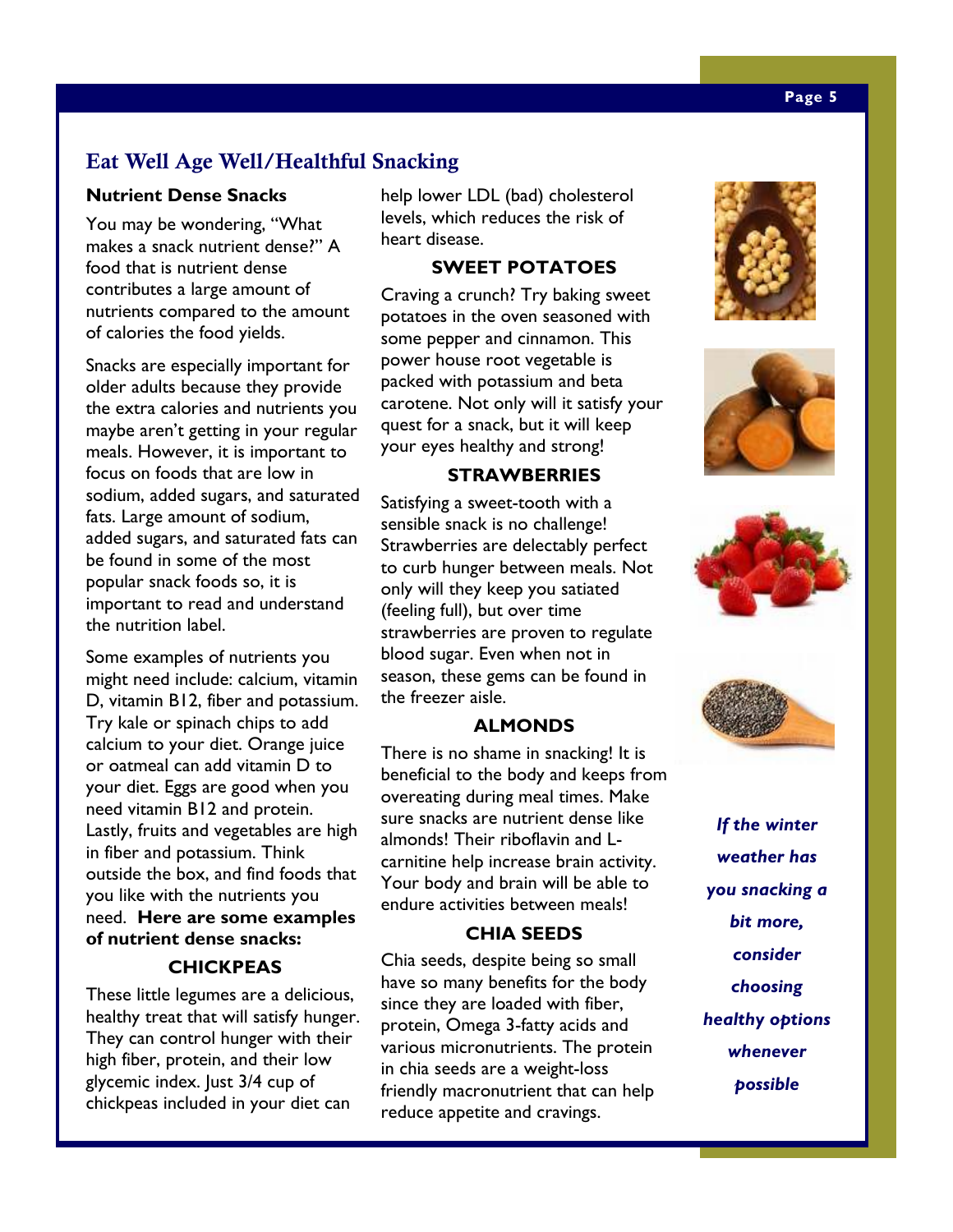### **Page 6 ADRC 2012 12:00:00 ADRC 2013 12:00:00 ADRC 2014 12:00:00 ADRC**



### **Important Numbers**

**Social Security**  Local: 866-270-8629 USA: 800-772-1313

**Medicare**  1-800– Medicare (800-633-4227) **Wisconsin Medicaid— Member services:**  800-362-3002

**Wisconsin Kenosha Racine Partners Consortium (WKRP)**  888-794-5820

### **Fight Fraud: Guard Your Medicare Card**

*To learn more about protecting yourself from identity theft and health care fraud, visit*  www.Medicare. gov/fraud *or contact your local Senior Medicare* 

*Patrol*  (www.smpresour ce.org).

*This message is brought to you by the U.S. Department of Health and Human Services.* 



If you have Medicare, you can protect your identity and help prevent health care fraud by guarding your Medicare card like you would a credit card.

Identity theft from stolen Medicare Numbers is becoming more common. Medicare is now helping by removing Social Security Numbers from Medicare cards and replacing them with a new, unique number for each person with Medicare. Medicare will mail new Medicare cards with the new numbers between April 2018 and April 2019.

Here are some important steps you can take to protect yourself from the identity theft that can lead to health care fraud:

•Don't share your Medicare Number with anyone who contacts you by telephone, email or in person, unless you've given them permission in advance. Medicare will NEVER contact you (unless you ask us to) for

your Medicare Number or other personal information.

- •Don't ever let anyone borrow or pay to use your Medicare Number.
- •Review your Medicare Summary Notice to be sure you and Medicare are only being charged for actual items and services received.

### **If you're looking to enroll in a Medicare plan:**

- •Remember there are no "early bird discounts" or "limited time offers."
- •Don't let anyone rush you to enroll by claiming you need to "act now for the best deal."
- •Be skeptical of free gifts, free medical services, discount packages or any offer that sounds "too good to be true."

If someone calls you and asks for your Medicare Number or other personal information, hang up and call 1-800- MEDICARE (1-800-633-4227).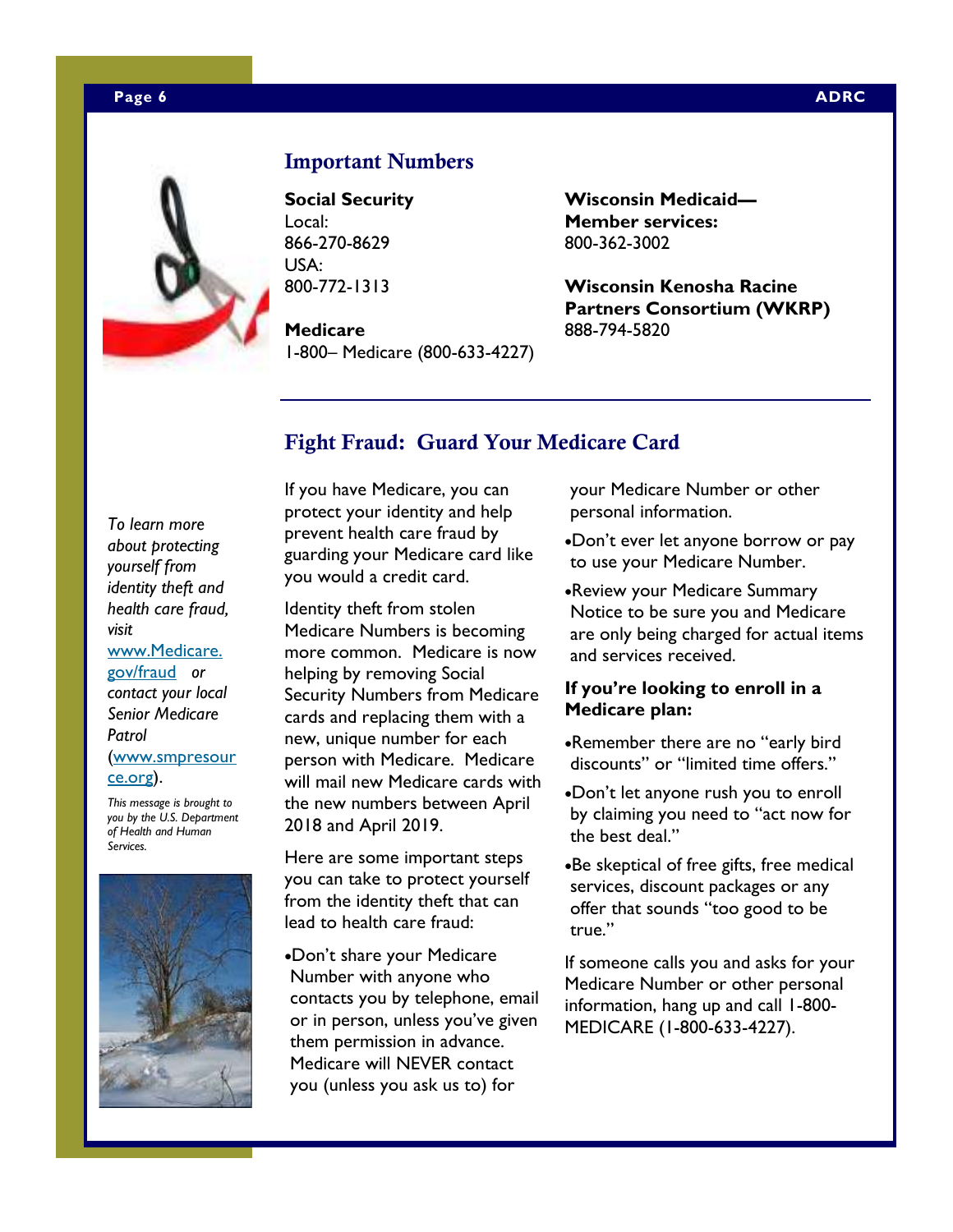### **ADRC Page 7**

### **Future Planning** ...continued from page 3

(Self Advocacy Components continued)

- Speaking up for yourself and others
- Getting information in a way you can understand it
- Making meaningful choices about your life
- Participating in life roles and activities that you choose

### **Self-Determination** is the power

to make independent decisions, make decisions with supports, and/ or provide input on decisions that other people make about your life. These skills include:

- Choice-making
- Problem solving
- Practicing leadership
- Practicing Self-advocacy

### **Some tools that are available to help.**

- ♦ Contact the ADRC for transition planning information like the booklet "Living My Dream," and other advance directives like Power of Attorney for Healthcare or Power of Attorney for finance forms, and general information about Guardianship. The ADRC can also discuss long term care programs.
- ♦ See the ARC's Center for Future Planning at www.futureplanning.thearc.org/ **101** They provide reliable information and practical

assistance to individuals with I/DD, family members and friends as well as others. Keep your eyes open for upcoming information about their online planning tool.

- Sibling Leadership Network http://siblingleadership.org/ where the Wisconsin Chapter offers workshops where adult siblings and the disabled individual plan together for future wishes and needs.
- Families are encouraged to talk to a knowledgeable attorney and/ or the Guardianship Support Center (GSC) at 1-855- 409- 9410 or email

guardian@gwaar.org before moving forward with a guardianship decision. They also have information about "Supported Decision Making. They can be found at: http:// www.gwaar.org/.

Remember that the goal of any future planning is always to protect the individual's rights and ensure choices.

*To Volunteer with the Aging and Disability Resource Center of Racine County in a variety of positions contact Ruth at 262-638-6337* 

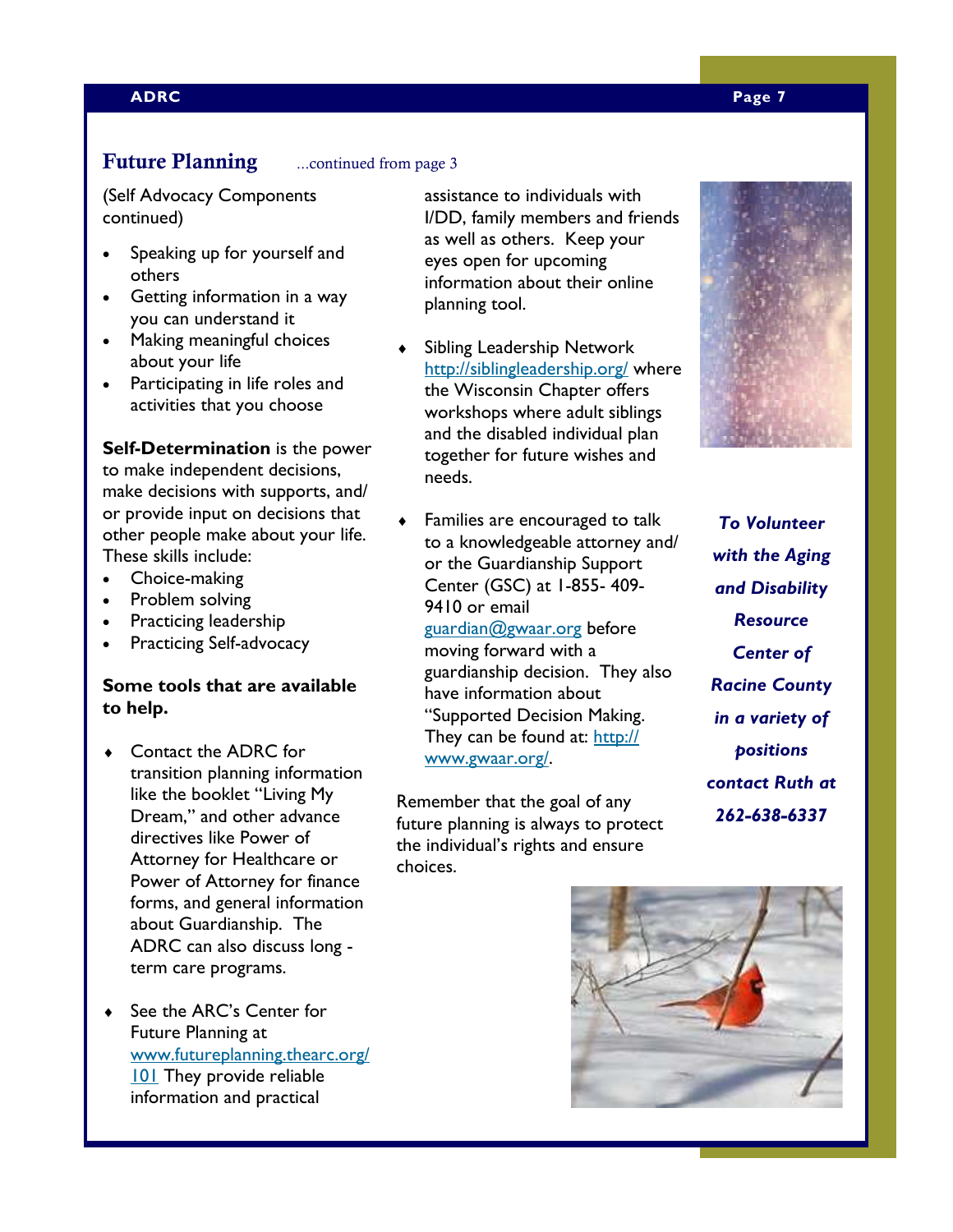

 **Cindy and Peggy** 

It all started when Cindy Langlois began volunteering for Meals on Wheels in 2015. She was retired and wanted to give back, and her parents used to get Meals on Wheels so she was familiar with the program. Back when she was working, she was grateful knowing a friendly face and a nutritious meal was being delivered to her

parents. Cindy knew we had a couple of open routes and needed drivers so she decided she would ask her friend Peggy if she would like to volunteer with her and the story begins. Peggy Vold said she wanted to be involved in something, so when Cindy asked her about volunteering with her Peggy decided that she would give it a try. Now Peggy says that delivering meals gives her a warm feeling.

When the ladies were asked what their favorite memory is about delivering meals Peggy replied, "When one of my customers said, 'Now I have a new friend' to me." Cindy said, "it's the beautiful smiles from the people and that they are always so happy to see us."

Peggy would also like to encourage anyone interested in volunteering to give it a try. She said it is a rewarding opportunity. Cindy says "give it a try. You'll be surprised at just how much fun it is."

If you have any questions, if you are interested in riding along with a MOW's Volunteer Driver to test it out, or if you would like us to mail you out an application, please email Ruth Stauersbol, Volunteer Coordinator at

ruth.stauersbol@racinecounty.com or call her at 262-833-8766.

*Consider doing a trial run as a Meals on Wheels Volunteer ! Contact Ruth at 262-833-8766* 

# **New Year's Resolutions—Keep it Simple**



Exploring something, new or that you have always enjoyed, can be fun. Goals that focus on bettering overall health benefits you both physically and mentally. Consider the following:

### **Explore new volunteer opportunities.**

Volunteering is great way to help in the community and boost your own self-esteem.

### **Revive Old Friendships**  Make a phone call or send a

message to a friend you haven't

seen in a while.

**Make healthier dessert decisions**  Try a piece of fruit or dark chocolate.

**Spend more time with family**  Staying connected will strengthen the bond and keep the entire family closer.

**Revisit an old pastime**  Pull out your fishing pole, card collection or craft projects.

**Challenge your brain**  Make time to play a game, work on a puzzle or learn a new language.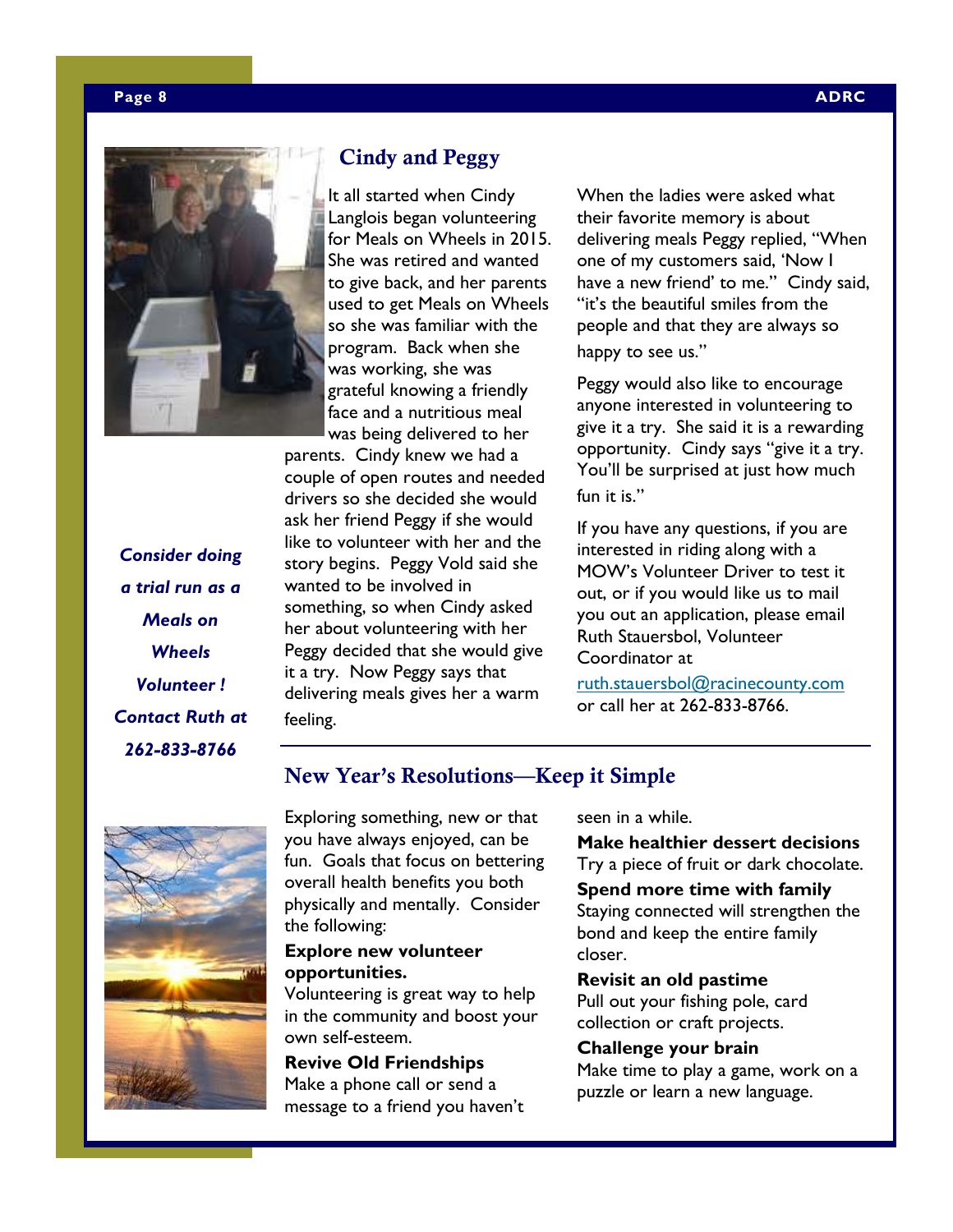### **ADRC continued from Front page...**

caregivers the resources needed to live with dignity, security, and achieve maximum independence and quality of life. The goal of the ADRC is to empower individuals to make informed choices and streamline access to the right and appropriate services and supports. ADRC's provide free, accurate and unbiased information to people regardless of their income or asset levels and are available in all counties in Wisconsin. Information and assistance can be provided over the phone or in person. Contact the ADRC of Racine County at **262-833-8777**, Monday – Friday 8:00 am to 4:30 pm.

### **Spotlight on Senior Nutrition**

The Senior Nutrition Program actually has two components, but both components have one goal: Make Sure No Senior Goes Hungry in Racine County. The Meals on Wheels component of the program has been serving meals to homebound seniors for 50 years. The meal is delivered to their door Monday through Friday between the hours of 11am and 1 pm. MOW has an average of 120 volunteer drivers who share their time by delivering the meals and visiting with the homebound seniors. It is also a safety check for the senior, because if they do not answer the door, we will contact an emergency contact to check on them. Qualifications for Meals on Wheels are: 60 years or

older and unable to leave their home under normal circumstances. All Meals on Wheels Participants will need an in-home visit within 30 days of starting. You can set up an appointment when you call to arrange Meals on Wheels, or you will be contacted to arrange this. All meals are provided on a donation basis which the program depends on to continue to serve meals.

The second component of the program is for the seniors who can still get out for lunch. We have 7 Dining Centers in Racine County where seniors can have lunch Monday through Friday. (See the list on page 4.) They can come with friends or come alone and make new friendships at these centers. The Centers also have information on nutrition education, other senior services in Racine, and many centers have activities, such as card playing and Bingo.

Lunch is served at 12 noon, but two sites serve lunch at 11:30. You need to make your reservation a day in advance. Anyone 60 or older and a spouse of any age are welcome to attend. All meals are served for a donation; a \$3.50 donation is suggested.

Menus are made a month in advance **You can view a menu on line at:**  http://www.adrc.racinecounty.com/sit e/457/nutrition\_program.aspx or you can find a copy in local newspapers. Choose to eat 5 days a week or pick and choose the days you want.

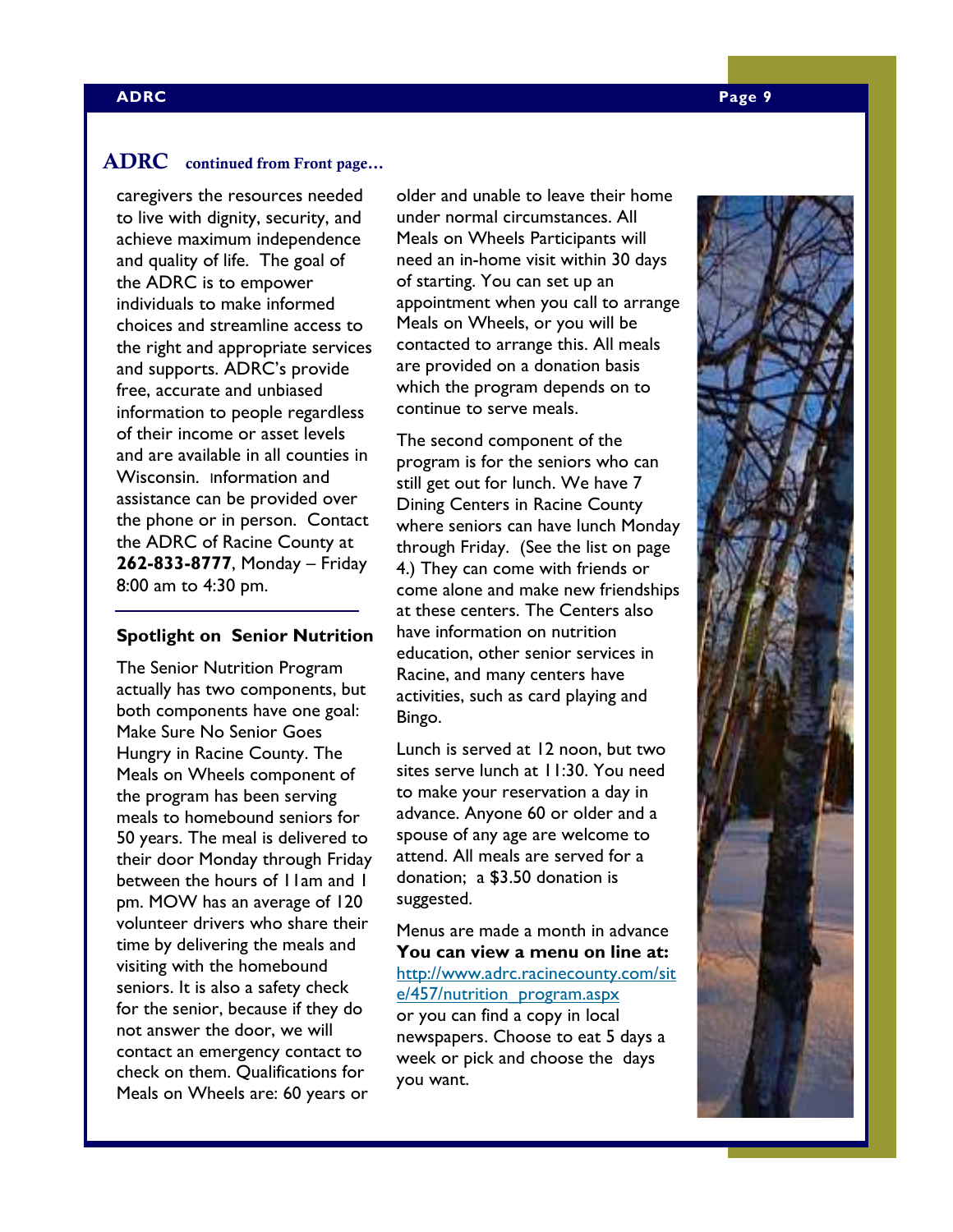### **Page 10 ADRC**



**Reference for book:**  Author: **Pauline Boss**  *"Ambiguous Loss: Learning to Live with Unresolved Grief"* Other titles by Pauline Boss; "*Loss, Trauma and Resilience,"* and "*Loving Someone who has Dementia"*  among others.

Continued from Page 2

has coping suggestions. Two guiding thoughts: Both-And, and Good-Enough. These ideas keep us on a middle ground between despair and the desperate chase. We may discover that our hearts are resilient enough to harbor grief and joy; to laugh and cry; to feel robbed and blessed. Allowing differences into our lives helps us settle into what we can acknowledge as a Good -Enough deal, a Good— Enough relationship, a Good—Enough holiday. It's okay to name losses and blessings, express sadness and gladness, growl in frustration and swell with joy.

Here's a sobering note to help you consider a shift in your self-expectations. Studies have shown that at least one in three family caregivers suffers lifethreatening health problems. That means at least one of the caregivers in our stories is likely to die before their care partner. Do any of these good people seem familiar? If so, please tame down your "goose chase!"

I wish you a Good-Enough, Both-And holiday season. May you be blessed as you bless others.

### **Support Groups for Family Caregivers**

**First Thursday 10:30 am-12 Noon Alzheimer's Association Group**  *For Families Dealing with Alzheimer's and other Dementias*  **Bethania Lutheran Church** 4120 Wright Ave (enter at back of bldg)

**Dec 7 Jan 4 Feb 1** 

**First Friday 12 Noon-1pm**  "*Caregiver Connection"* **Telephone Group**  Call 262-833-8762 to pre-register

**Dec 1 Jan 5 Feb 2** 

### **Second Tuesday 1:30-3:00 pm**

Yorkville United Methodist Church 17645 Old Yorkville Rd. (3 Miles West of I-94, Just north of Highway 20)

**Dec 12 Jan 9 Feb 13** 

### **Second Saturday 10:30 am–12 Noon**

Living Faith Lutheran Church 2915 Wright Ave Enter at back of building (on South side)

**Dec 9 Jan 13 Feb 10** 

### **Third Wednesday 1:30-3:00 pm**

Burlington Senior Center, Eppers Room 209 N Main St

**Dec 20 Jan 17 Feb 21** 

### **Second Thursday 6:00-7:30 pm Alzheimer's Association Group**

*For Families Dealing with Alzheimer's and other Dementias* 

**Bethania Lutheran Church**  4120 Wright Ave (enter at back of bldg)

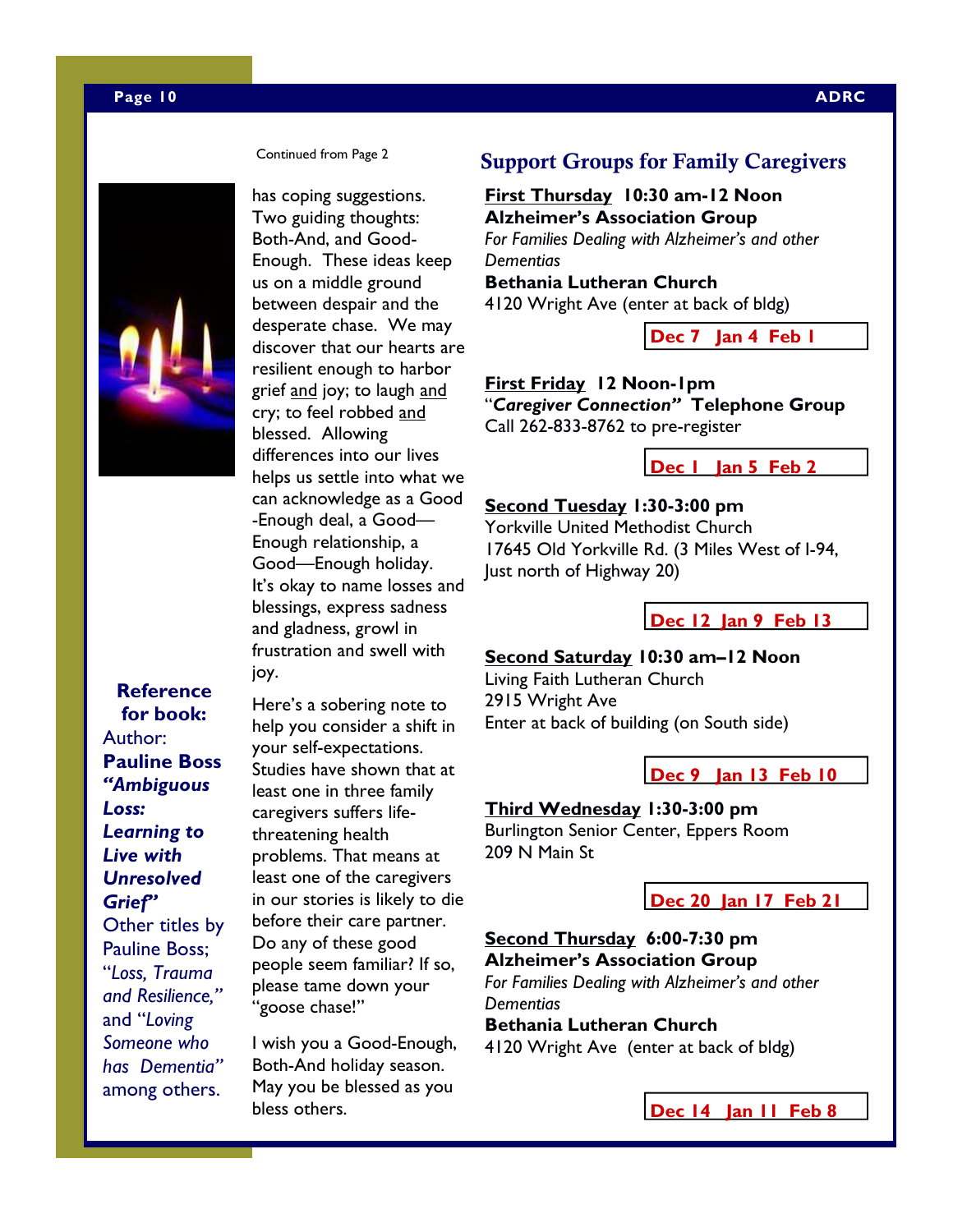# **Advanced Directives**

Have you made plans for what happens should you become unable to make your own decisions? Assist your loved ones by doing this easy task. You can complete documents like the Durable Power of Attorney for Health Care (POA-HC) or for Finance (POA-Finance) to make your wishes known. These documents are available from several sources; check with your health care provider, the Wisconsin Guardianship Support Center (found at http://

www.gwaar.org/ ), the Wisconsin Department of Health Services at www.dhs.wisconsin.gov/ or request copies from the ADRC and we will mail them to you. They are free, easy to fill out, and you can do this without having to contact a lawyer.



### **Be Safe**

During the winter months we can experience all sorts of weather. Snow and ice can be a huge falls hazard, and that means good footwear will improve your safety in getting around. Having shoes that fit, are sturdy, have the support you need, and have good traction are very important. It may not be possible to wear boots all the time, so having shoes that work in bad

weather helps!

We all know that proper shoes can sometimes be expensive, so if you

# **Family Caregiver Corner**

### **Do we have your email address?**

The Caregiver E-VISIT is a newsletter just for you. It is published during the months between issues of The *ADRC Connections* newsletter. If you'd like to receive the E-VISIT, please send your e-mail address to:

marilyn.joyce@racinecounty.com.

have family members asking about gift ideas over the holidays, you can say, "Good sturdy shoes! Let me tell you my size…"

Learn more tips and tricks by taking a "Stepping On" class.

Planning is underway for course offerings in 2018. For class information, you can contact Elizabeth at 262- 833-8762.

*May I have… Serenity to accept the things I cannot change, Courage to change the things I can, and Wisdom to know the difference.* 

### **E-Learning available 24/7**

Courses that allow individuals to learn important information on their own schedule. Especially beneficial for working caregivers or family members. All courses are free of charge and can be accessed at:

http://training.alz.org/